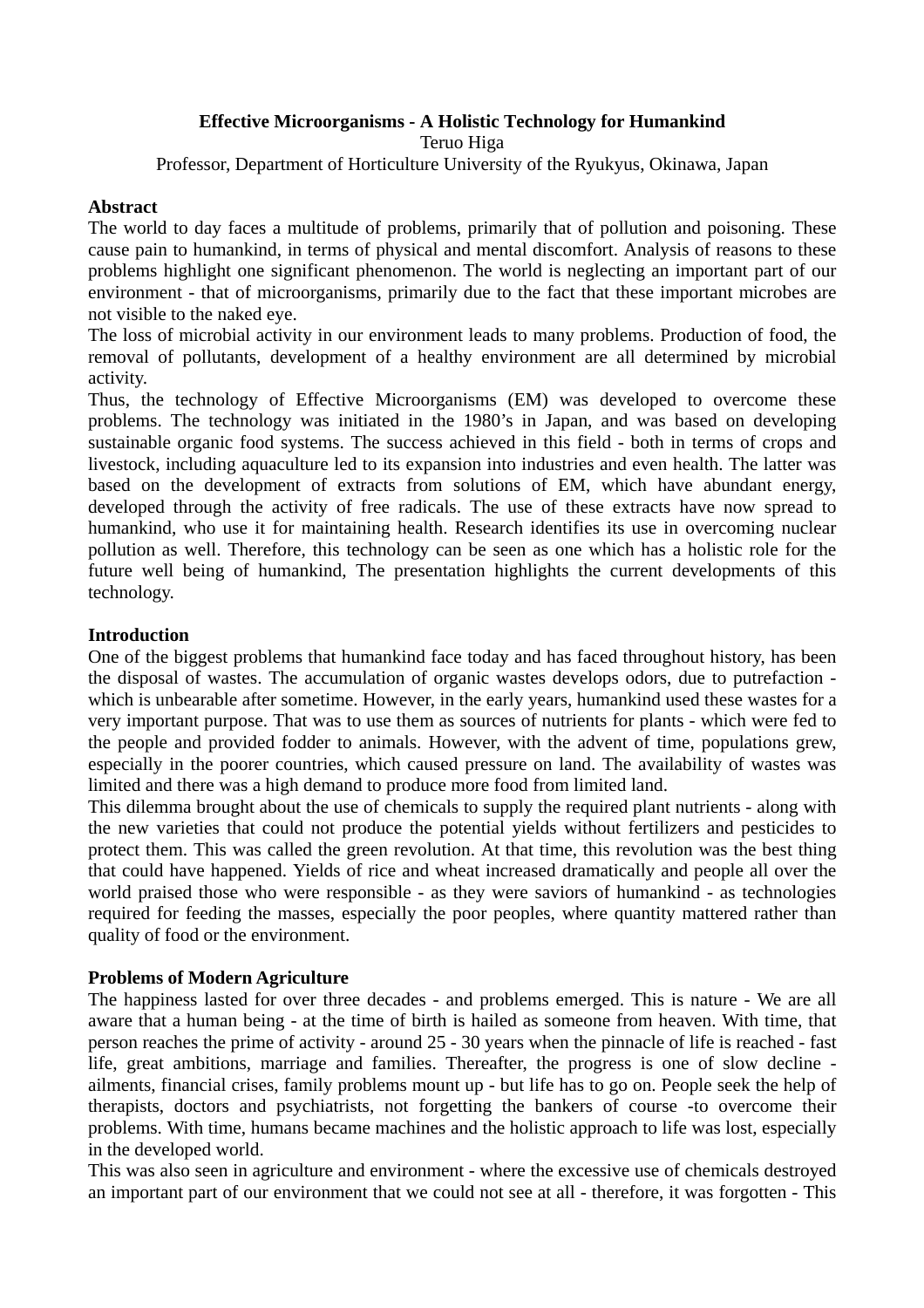was the microbial life, which sustained the production process by decaying the wastes and providing nutrient rich environments for plant growth and removing organic debris to cleanse the surroundings of humankind. The excessive use of chemicals killed the microfauna and flora causing problems of soil fertility, loss of crops, pest and disease problems and pollution of the environment. These are the problems that we face today.

### **Kyusei Nature Farming**

However, all hope was not lost - as there were erudite philosophers, who had theories to overcome this problem. Most of these people looked at one aspect of the problem only - In contrast, there was a very simple but experienced and knowledgeable person named Mokichi Okada in Japan, who foresaw the problems that humankind would face in the future. He was not a sothsayer, but a simple person with a great vision. Therefore, he advocated the concepts of Kyusei Nature Farming - the term **Kyusei** meaning "**saving the world**".

The method of agriculture advocated by Mokichi Okada has five basic principles - these are as follows:-

- The production of food having a high quality for the advancement of human health
- The development of economic and spiritual benefits to the producer and consumer
- The preservation of sustainability and ease of adoption
- The conformation to laws of nature and environmental protection
- The procurement of food for the increasing populations

Therefore, this method of life, which was holistic in its approach, was a sustainable and self contained method of agriculture, which did not depend on chemicals. However, it was capable of binging economic stability and preserving the environment.

#### **Effective Microorganisms**

The technology of EM which was developed by me was initiated in the l970's. the objective was to help the ailing agricultural sector to overcome problems of pollution and to help the organic farmers who were producing food and were beset with problems of low yields and quality. Therefore, I developed a mixture of microbes, using the very common species found in all environments and extensively used in the food industry - namely Lactic Acid Bacteria, Photosynthetic Bacteria and Yeasts. It never contained any genetically manipulated species and never will - and EM, which was developed by accident, was seen to be technology that could solve agricultural problems of the world. It is safe, low in cost, and results in high quality and sustainable results. People in some countries even drink it. It is safe.

The technology, developed by me in the 1970's was expanded through diligent research - and was ripened - like a very good wine - over time. It was blended with the concepts of Kyusei Nature Farming in the early 1980's as those advocating the principles of Mokichi Okada saw that his technology as a means to help them maintain the stability and advance the concepts of their system. The technology was offered to the world in 1989 through the International Conference on Kyusei Nature Fanning held in Thailand. At this conference, the scientists from 13 countries formed a network, the **Asia Pacific Natural Agriculture Network (APNAN)** to test the scientific validity of this technology in their own environments, which were facing the problems of pollution in chemical agriculture and low productivity of organic systems. The technology was further strengthened by the many scientific conferences held from that time - the International Conferences held in Brazil, USA, France in 1991, 1993 and 1995, and again in Thailand last month. All these conferences highlighted the success of the technology in agriculture. Furthermore, the technology was adopted in the management of environmental problems of animal production systems and waste water. These developments gave further strength to this technology, which was originally developed for agriculture. The results were so successful that many countries adopted the technology as national policy - for example, Pakistan, Myanmar, Vietnam and Indonesia, and very recently the Peoples'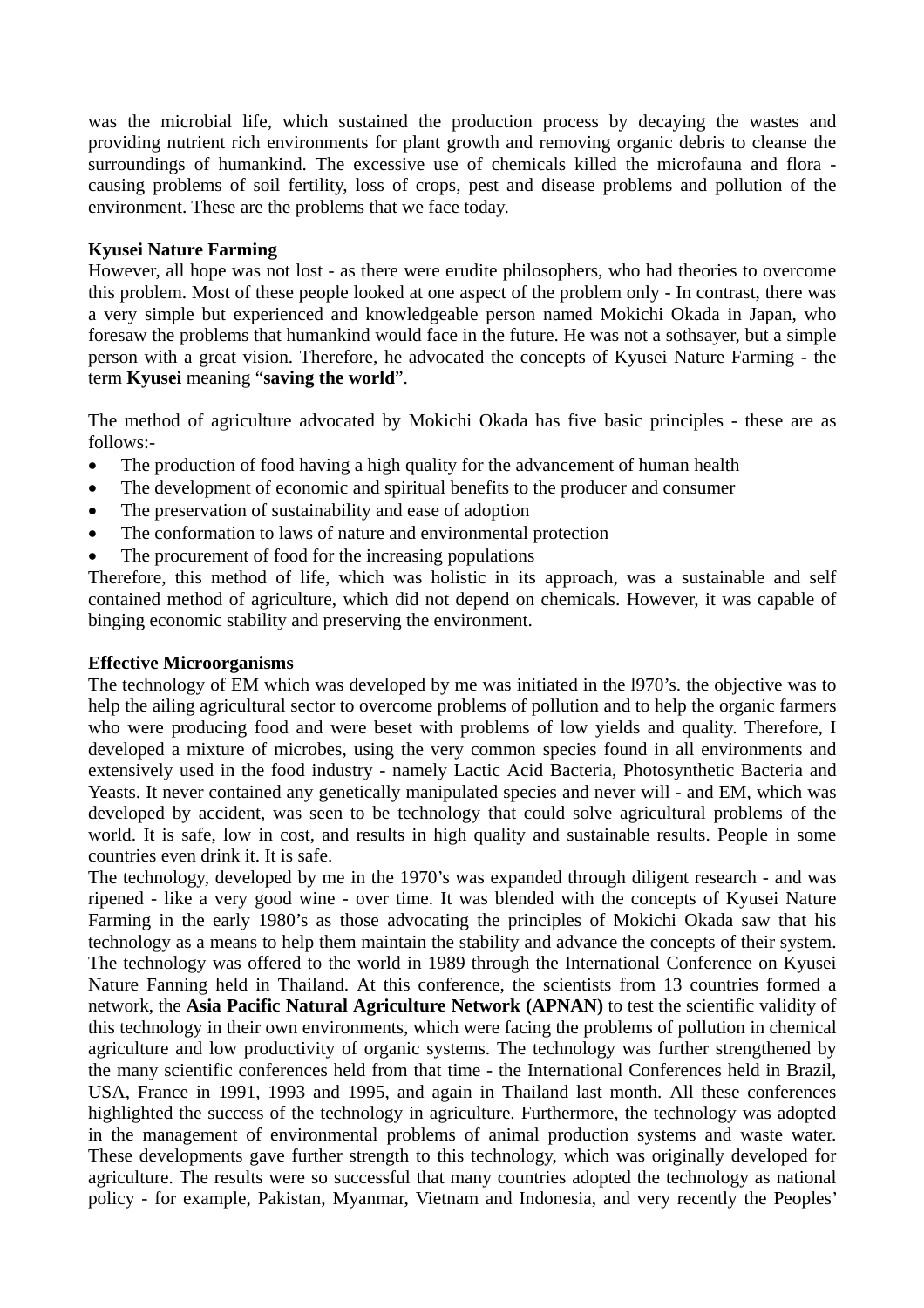Democratic Republic of Korea - Prominent non government organizations are using this technology in countries such as Brazil, Nepal, Sri Lanka, Belgium, Holland and South Korea. It is being practiced and studied over 60 countries in all continents of this world - the technology is spreading not because I say that it is good - but because they are realizing the benefits of the technology and its holistic nature to overcome problems of production and preservation of food and the environments. Therefore, it is not a toy, but reality as one cannot fool all the people all the time especially scientists, administrators and policy makers of different countries. The technology has been presented at many international fora, especially that of the International Federation of Organic Agriculture Movements (IFOAM) which has supported the last two International Conferences on Kyusei Nature Farming.

At present, the technology is spreading very fast - and I am now at times unable to cope up with the demand for it. However, please be assured that we will try our best to help all those who need help - It may take a little time to get not the money but dedicated people to carry out this gigantic task.

#### **Mode of Action of EM**

I would now like to draw your attention to the mode of action of EM.

You are all aware that the process of decay of all objects is oxidation. I thought of this very seriously - to see if there was a connection between the mode of action of EM and oxidation. Therefore, research was undertaken and very recently, it was shown that the multitude of benefits of EM could be attributed to the presence of many antioxidant substances that are developed by EM. These substances develop the resonance waves required to produce an antioxidative environment which helps maintain productivity and sustainability.

You may wonder what antioxidative substances are found in EM. Research has shown these to be low molecular polysaccharides, bacteriocin and mineral complexes, which are developed primarily by photosynthetic bacteria and by the low wave resonance stemming from EM. Therefore, research has shown that photosynthetic bacteria possess natural characteristics of being electrogenic and can be used as biocatalysts. Based on this concept, photosynthetic bacteria are a fundamental ingredient in EM. The energy produced by EM can be and has been measured by NMR (Nuclear Magnetic Resonance) and LFA (Life Field Analysis). Therefore it is real and not some crazy thinking.

I do not want to burden you all with scientific jargon - Therefore, I would like now to move onto speak on some of the more recent advances in EM -to illustrate its holistic nature.

#### **Recent Advances in EM Technology**

Humans have become a burden to nature - The excessive consumerism of modern humankind is polluting this world - and its nature - and mother nature is hitting back - This causes the problems.

The benefits of EM can be used successfully and diligently to stop this disaster. EM is used in disposing wastes and making them good organic fertilizers at a very low cost in an effective manner to provide a good wholesome environment to humankind. EM can be used effectively for this purpose. Let us begin with our day to day lives - One of the most important places that generate reusable wastes is our kitchen. Normally these wastes are dumped, thereby becoming urban problems. Sewage and waste water are two others - that are problems. However, EM has been used successfully in both instances. In South Korea, the Red Cross of the Pusan city is using EM to make good compost with kitchen wastes - thus promoting organic farming in high rise apartments and surrounding gardens. Waste water and sewage of the Gushikawa city library is treated with EM and reused in irrigation and gardening. This is being done in Egypt and South Africa, and also in China. In Thailand, EM is used in the management of city garbage - at a site just outside Bangkok in Ladkra Bhan - where 3000 - 4000 metric tons of garbage are dumped daily and EM sprayed - three to four times. There are no flies, and there is no smell.

In agriculture, one of the biggest pollutants are animal husbandry units -especially swine and poultry. EM is used to overcome the smell and the management of wastes - which is the biggest problem faced by animal producers. We have developed integrated systems where the waste is used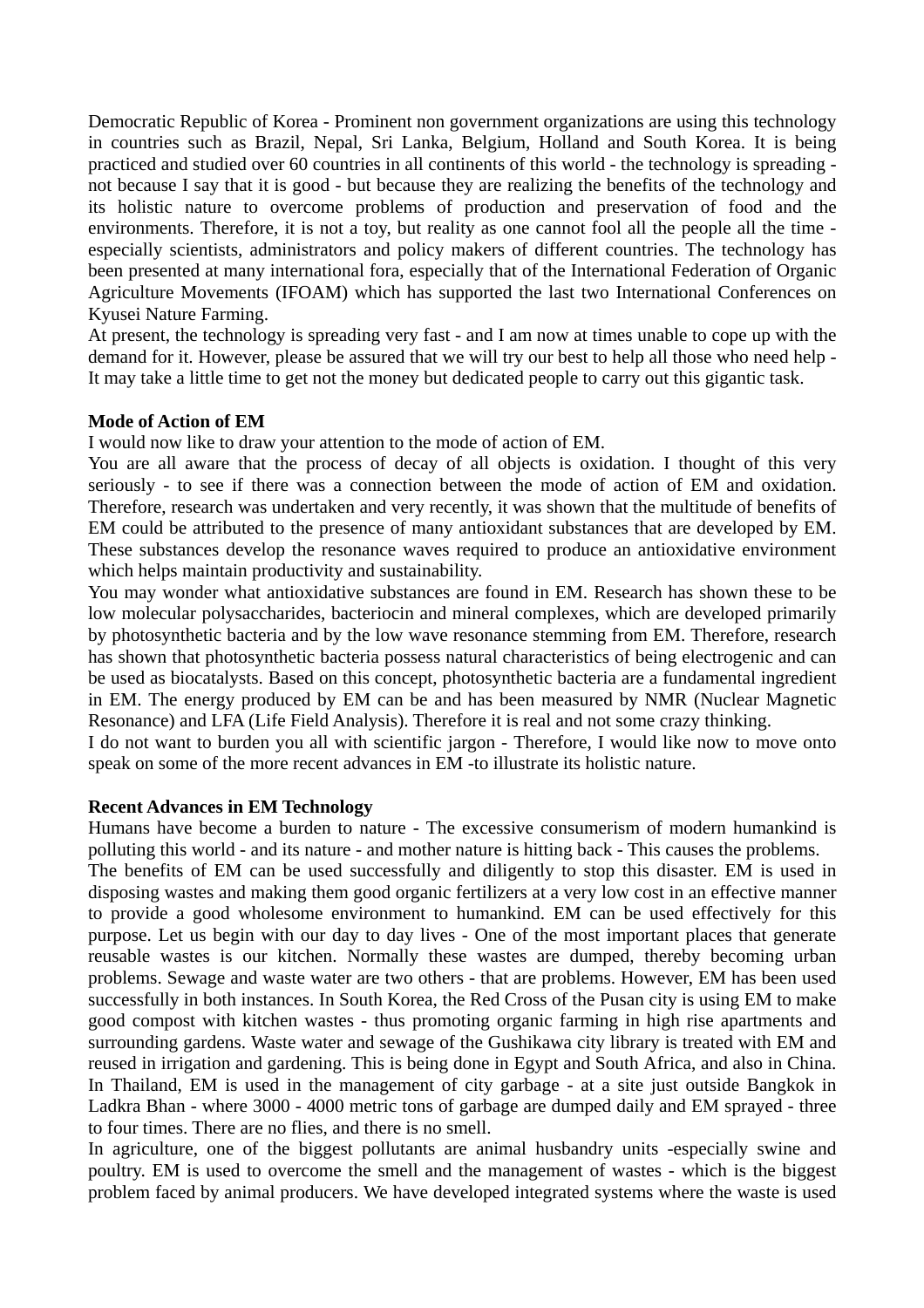in cropping in a very short time, in a successful manner. This is indeed remarkable and the examples are numerous - in all parts of the world. including Europe. Research at one of the most prestigious universities of Europe, at Wageningen clearly highlight this concept. Therefore, you see that EM is indeed a holistic technology for agriculture of this world - to produce high quantities of good quality food in a simple sustainable and safe manner.

Let us now move onto the industries which generate many pollutants -both in a solid and liquid form. The use of EM in such instances have proven to be very beneficial. There are examples in China and Vietnam where EM has been very successfully used in cleaning waste water. A corn starch factory in Nanjing, China has overcome problems of waste water by using EM. The sludge is used as a fertilizer by farmers. Waste water with oil is treated with EM in Brazil and the USA - and the results are very clear - that the BOD is reduced making the water clean and safe. EM is also used in the Tivoli Gardens of Copenhagen to clean their lake -all these show the benefits of EM.

In terms of solid wastes, EM has the capacity to decompose organic matter such as rubber and in some instances, given the time, biodegradable plastics. Therefore, in waste management EM has a significant role to play, for the betterment of humankind.

The world today is alarmed by global warming. It affects our future and also the future of some countries such as the Maldives Island and Bangladesh which may get inundated with the rise in sea levels.

What causes global warning? One of the biggest problems is the methane gas generated by rice fields and also by the use of fossil fuel. Research in Malaysia and China has shown that the application of EM reduced the emission of methane from rice fields. In the same context, the use of EM in factories, where the fumes are passed through ceramics made with EM have a lower content of these gases. Do these examples not show the holistic nature of EM ?

Another area where EM is used is in land development. Desertification is a major problem in all parts of the world. In the developing countries with very high populations this will cause grave dangers. I am happy to inform you that EM is used in overcoming desertification as well. A project initiated by us in collaboration with the China Agricultural University in Beijing has shown that application of EM enhances the process of revegetation of the deserts of inner Mongolia. A United Nations project in Tibet is also pursuing this program and we are in the process of negotiating our help to them.

How does EM achieve these miracles ? I assure you that EM is not a miracle - it is not magic. The microbes use these wastes as their feed - this the law of ecology where the wastes of human activity are used by the microbes for feed and conversion into useful substances - this is nature and if we live with this fact, it will be very easy to understand the action of EM.

Let us now move onto the most recent developments in EM, which again highlight its holistic nature.

One of the most disastrous events that took place in recent times is that of the nuclear accidents at Chernobyl, in Belarussia. This disaster caused much harm to humans, animals and the environment. Research undertaken by the Academy of Radiobiology at Minsk in Belarussia have shown that EM helps plants take up greater quantities of nuclear material, thereby reducing pollution. These plants have to destroyed but the soil is made safe for future agriculture. Is this not a benefit of EM ?

Another example is the use of EM In disease control, especially In aquaculture. The shrimp industry in Thailand is one that earns much needed foreign exchange. EM is used widely in this industry to contain diseases. Here again one sees the benefit of EM.

The holistic nature of EM is strengthened by the fact that a derivative of EM - termed  $EM<sub>x</sub>$  was developed by me a few years ago. This solution, marketed in many countries, including Japan is used as a health drink. If one cultures it, you would not see colonies of microbes - as it does not contain any. The  $EM_X$  has extracts - the antioxidative substances of EM are extracted and made into a stable liquid solution - This organic product is safe and develops the immunity system of humans it helps relieve pain and tiredness - all these have been proven - and on a more optimistic note,  $EM_X$ has also been tested on AIDS patients in Thailand with very promising results. Recent studies on the